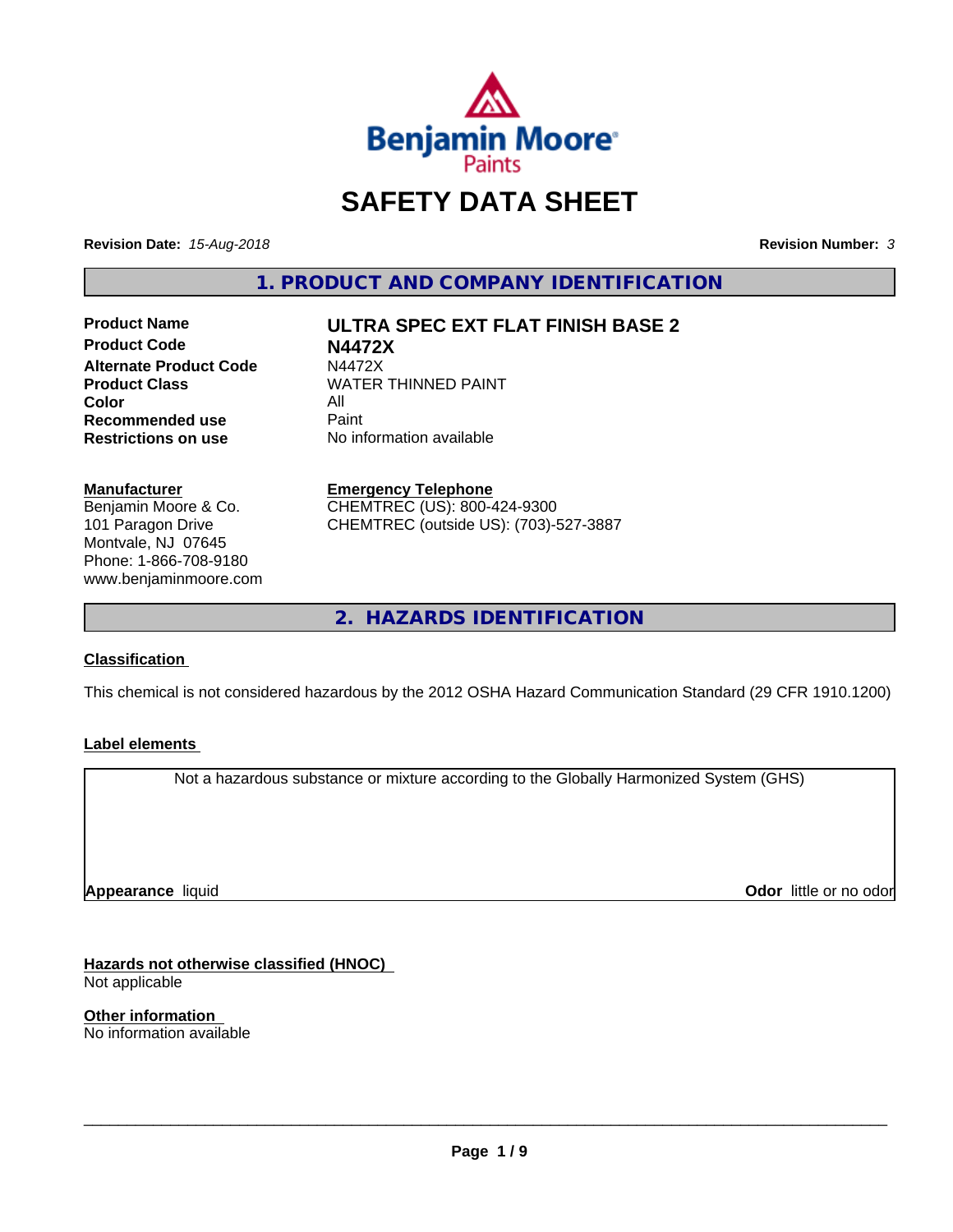# **3. COMPOSITION INFORMATION ON COMPONENTS**

| <b>Chemical name</b>            | <b>CAS No.</b> | Weight-% |
|---------------------------------|----------------|----------|
| Titanium dioxide                | 13463-67-7     |          |
| Zinc oxide                      | 1314-13-2      |          |
| Diatomaceous earth              | 61790-53-2     |          |
| Sodium C14-C16 olefin sulfonate | 68439-57-6     | U.5      |

|                                                  | 4. FIRST AID MEASURES                                                                                    |
|--------------------------------------------------|----------------------------------------------------------------------------------------------------------|
| <b>General Advice</b>                            | No hazards which require special first aid measures.                                                     |
| <b>Eye Contact</b>                               | Rinse thoroughly with plenty of water for at least 15 minutes and consult a<br>physician.                |
| <b>Skin Contact</b>                              | Wash off immediately with soap and plenty of water while removing all<br>contaminated clothes and shoes. |
| <b>Inhalation</b>                                | Move to fresh air. If symptoms persist, call a physician.                                                |
| Ingestion                                        | Clean mouth with water and afterwards drink plenty of water. Consult a physician<br>if necessary.        |
| <b>Most Important</b><br><b>Symptoms/Effects</b> | None known.                                                                                              |
| <b>Notes To Physician</b>                        | Treat symptomatically.                                                                                   |

**5. FIRE-FIGHTING MEASURES**

| <b>Suitable Extinguishing Media</b>                                              | Use extinguishing measures that are appropriate to local<br>circumstances and the surrounding environment.                                   |
|----------------------------------------------------------------------------------|----------------------------------------------------------------------------------------------------------------------------------------------|
| <b>Protective Equipment And Precautions For</b><br><b>Firefighters</b>           | As in any fire, wear self-contained breathing apparatus<br>pressure-demand, MSHA/NIOSH (approved or equivalent)<br>and full protective gear. |
| <b>Specific Hazards Arising From The Chemical</b>                                | Closed containers may rupture if exposed to fire or<br>extreme heat.                                                                         |
| <b>Sensitivity To Mechanical Impact</b>                                          | No                                                                                                                                           |
| <b>Sensitivity To Static Discharge</b>                                           | No.                                                                                                                                          |
| <b>Flash Point Data</b><br>Flash Point (°F)<br>Flash Point (°C)<br><b>Method</b> | Not applicable<br>Not applicable<br>Not applicable                                                                                           |
| <b>Flammability Limits In Air</b>                                                |                                                                                                                                              |
| Lower flammability limit:<br><b>Upper flammability limit:</b>                    | Not applicable<br>Not applicable                                                                                                             |
|                                                                                  |                                                                                                                                              |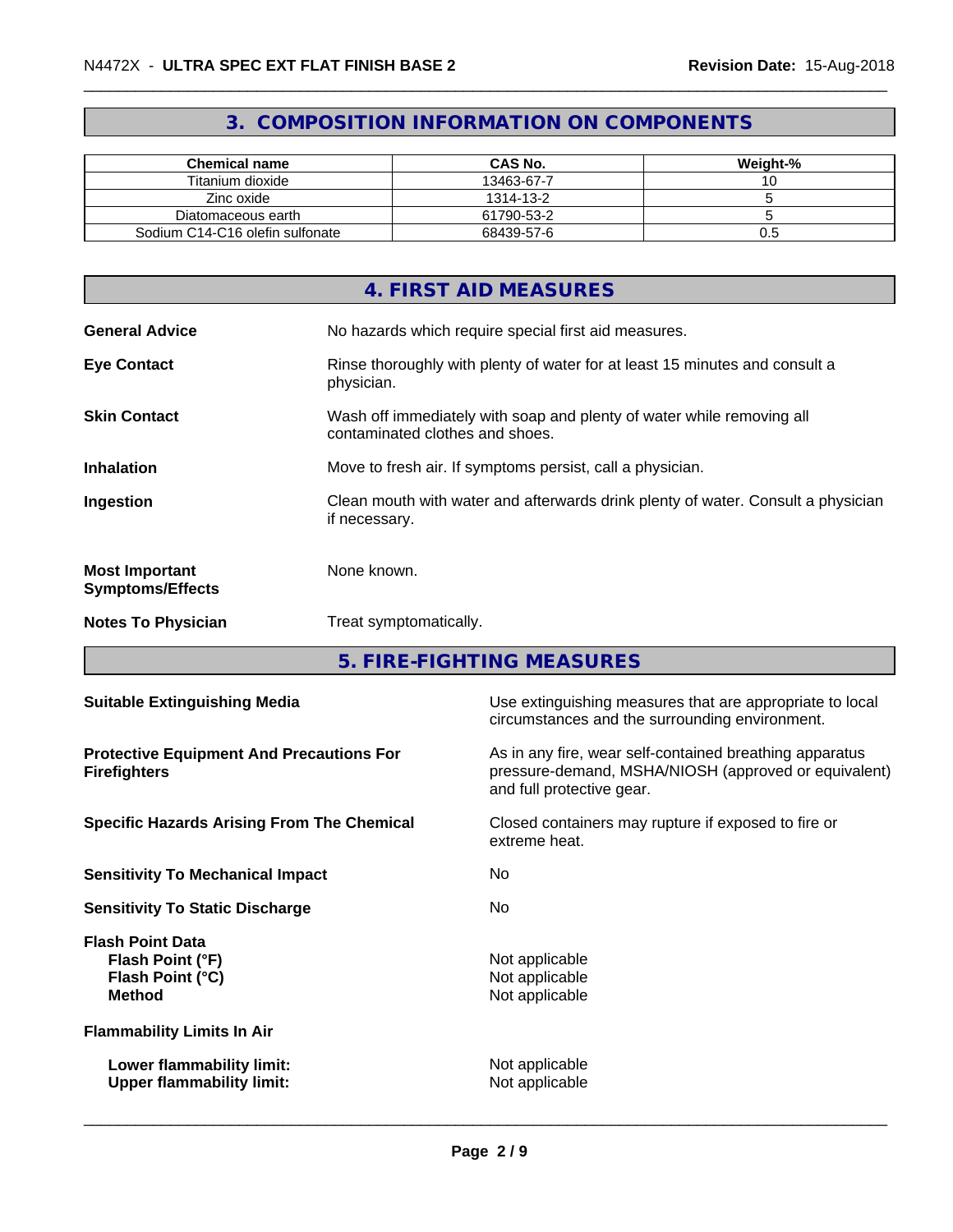# **NFPA Health:** 1 **Flammability:** 0 **Instability:** 0 **Special:** Not Applicable

#### **NFPA Legend**

- 0 Not Hazardous
- 1 Slightly
- 2 Moderate
- 3 High
- 4 Severe

*The ratings assigned are only suggested ratings, the contractor/employer has ultimate responsibilities for NFPA ratings where this system is used.*

*Additional information regarding the NFPA rating system is available from the National Fire Protection Agency (NFPA) at www.nfpa.org.*

## **6. ACCIDENTAL RELEASE MEASURES**

| <b>Personal Precautions</b>      | Avoid contact with skin, eyes and clothing. Ensure adequate ventilation.                                                                                                         |  |
|----------------------------------|----------------------------------------------------------------------------------------------------------------------------------------------------------------------------------|--|
| <b>Other Information</b>         | Prevent further leakage or spillage if safe to do so.                                                                                                                            |  |
| <b>Environmental precautions</b> | See Section 12 for additional Ecological Information.                                                                                                                            |  |
| <b>Methods for Cleaning Up</b>   | Soak up with inert absorbent material. Sweep up and shovel into suitable<br>containers for disposal.                                                                             |  |
|                                  | 7. HANDLING AND STORAGE                                                                                                                                                          |  |
| <b>Handling</b>                  | Avoid contact with skin, eyes and clothing. Avoid breathing vapors, spray mists or<br>sanding dust. In case of insufficient ventilation, wear suitable respiratory<br>equipment. |  |
| <b>Storage</b>                   | Keep container tightly closed. Keep out of the reach of children.                                                                                                                |  |
| <b>Incompatible Materials</b>    | No information available                                                                                                                                                         |  |

# **8. EXPOSURE CONTROLS/PERSONAL PROTECTION**

#### **Exposure Limits**

| <b>Chemical name</b> | <b>ACGIH TLV</b>          | <b>OSHA PEL</b>           |
|----------------------|---------------------------|---------------------------|
| Titanium dioxide     | 10 mg/m $3$ - TWA         | $15 \text{ ma/m}^3$ - TWA |
| Zinc oxide           | 2 mg/m <sup>3</sup> - TWA | 5 mg/m <sup>3</sup> - TWA |
|                      | 10 mg/m $3$ - STEL        | 15 mg/m $3$ - TWA         |
| Diatomaceous earth   | N/E                       |                           |
|                      |                           | 20 mppcf - TWA            |

#### **Legend**

ACGIH - American Conference of Governmental Industrial Hygienists Exposure Limits OSHA - Occupational Safety & Health Administration Exposure Limits N/E - Not Established

**Engineering Measures** Ensure adequate ventilation, especially in confined areas.

 $\overline{\phantom{a}}$  ,  $\overline{\phantom{a}}$  ,  $\overline{\phantom{a}}$  ,  $\overline{\phantom{a}}$  ,  $\overline{\phantom{a}}$  ,  $\overline{\phantom{a}}$  ,  $\overline{\phantom{a}}$  ,  $\overline{\phantom{a}}$  ,  $\overline{\phantom{a}}$  ,  $\overline{\phantom{a}}$  ,  $\overline{\phantom{a}}$  ,  $\overline{\phantom{a}}$  ,  $\overline{\phantom{a}}$  ,  $\overline{\phantom{a}}$  ,  $\overline{\phantom{a}}$  ,  $\overline{\phantom{a}}$ 

#### **Personal Protective Equipment**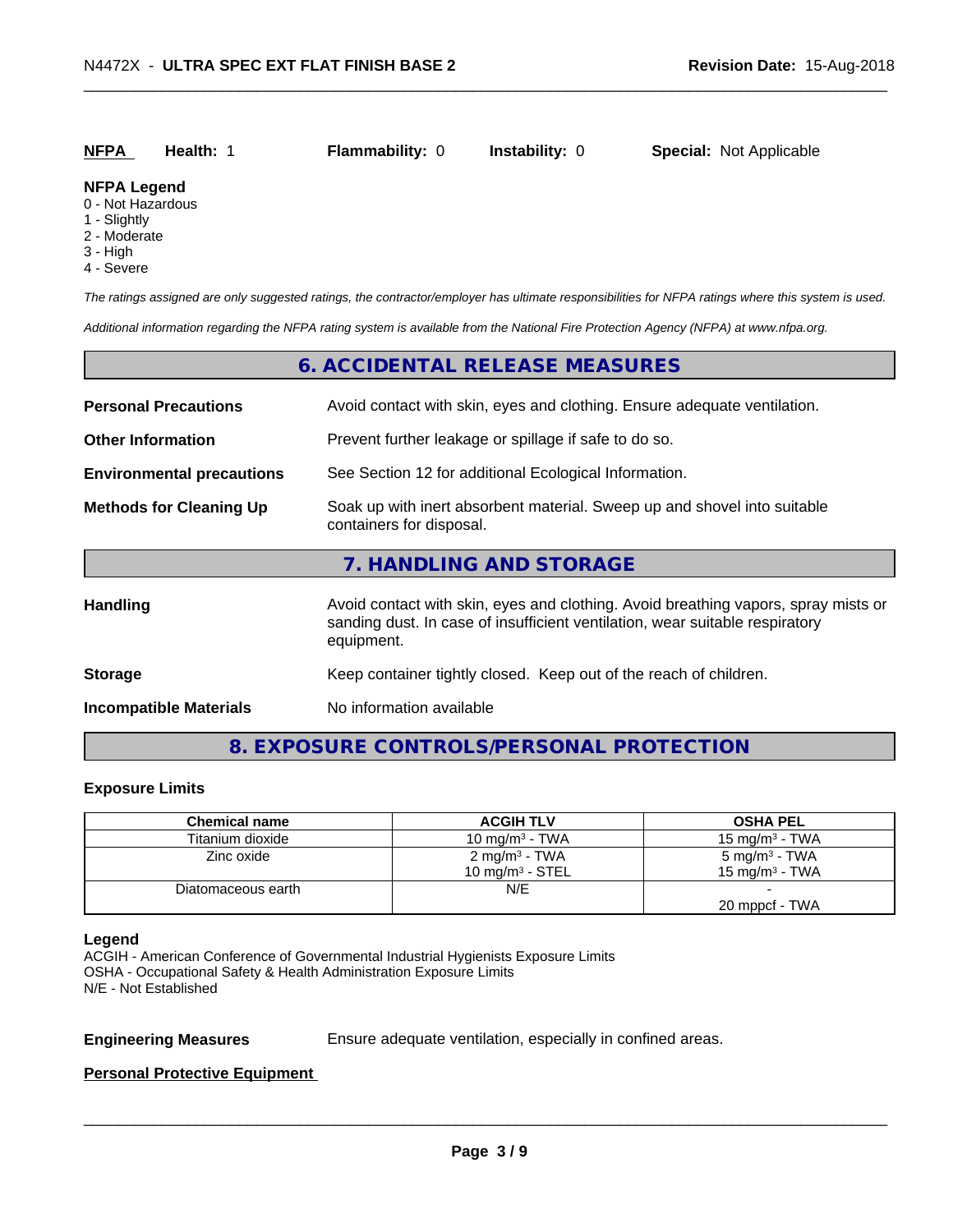| <b>Eye/Face Protection</b>    | Safety glasses with side-shields.                                        |
|-------------------------------|--------------------------------------------------------------------------|
| <b>Skin Protection</b>        | Protective gloves and impervious clothing.                               |
| <b>Respiratory Protection</b> | In case of insufficient ventilation wear suitable respiratory equipment. |
| <b>Hygiene Measures</b>       | Avoid contact with skin, eyes and clothing. Remove and wash contaminated |

clothing before re-use. Wash thoroughly after handling.

# **9. PHYSICAL AND CHEMICAL PROPERTIES**

**Appearance** liquid **Odor** little or no odor **Odor Threshold** No information available **Density (Ibs/gal)** 11.1 - 11.5<br> **Specific Gravity** 1.33 - 1.38 **Specific Gravity pH** No information available **Viscosity (cps)** No information available<br> **Solubility (ies)** No information available<br>
No information available **Water solubility** No information available **Evaporation Rate Evaporation Rate No information available Vapor pressure @20 °C (kPa)** No information available **Vapor density** No information available values and values of  $\alpha$  No information available **Wt. % Solids** 50 - 60<br> **Vol. % Solids** 50 - 40 **Vol. % Solids Wt.** % Volatiles 40 - 50 **Vol. % Volatiles** 60 - 70 **VOC Regulatory Limit (g/L)** < 50 **Boiling Point (°F)** 212 **Boiling Point**  $(^{\circ}C)$  100 **Freezing Point (°F)** 32 **Freezing Point (°C)** 0 **Flash Point (°F)** Not applicable **Flash Point (°C)** Not applicable **Method** Not applicable<br> **Flammability (solid, gas)** Not applicable Not applicable **Flammability** (solid, gas) **Upper flammability limit:**<br> **Lower flammability limit:** Not applicable Not applicable **Lower flammability limit:**<br> **Autoignition Temperature (°F)** Not applicable havailable **Autoignition Temperature (°F) Autoignition Temperature (°C)** No information available **Decomposition Temperature (°F)** No information available **Decomposition Temperature (°C)**<br> **Partition coefficient**<br> **Partition coefficient**<br> **Partition coefficient** 

**Solubility(ies)** No information available **No information available** 

# **10. STABILITY AND REACTIVITY**

| <b>Reactivity</b>                       | Not Applicable                           |
|-----------------------------------------|------------------------------------------|
| <b>Chemical Stability</b>               | Stable under normal conditions.          |
| <b>Conditions to avoid</b>              | Prevent from freezing.                   |
| <b>Incompatible Materials</b>           | No materials to be especially mentioned. |
| <b>Hazardous Decomposition Products</b> | None under normal use.                   |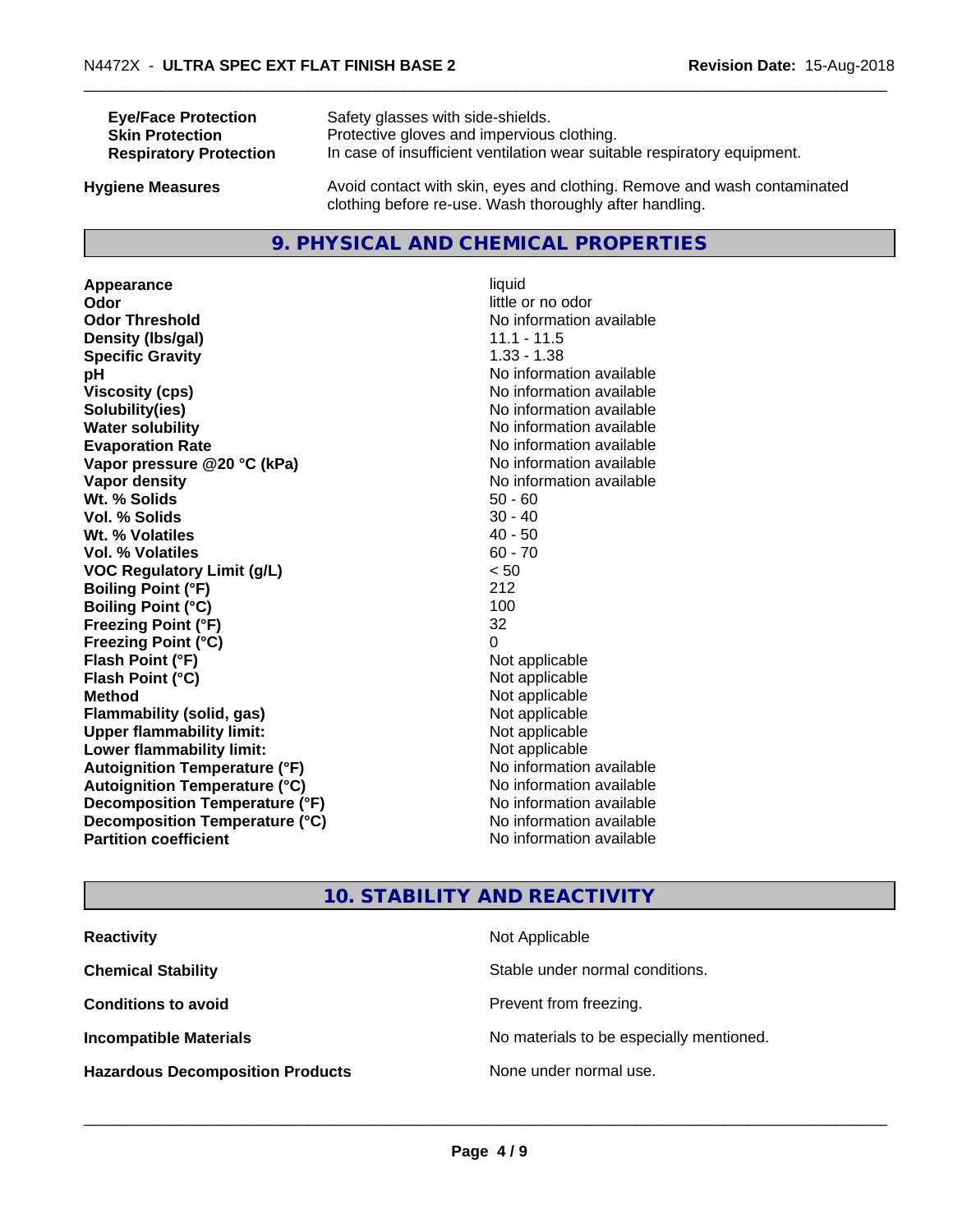| Possibility of hazardous reactions                                                                                                                                                                                                                                                                                                                                                                                      | None under normal conditions of use.                                                                                                                                                                                                                                                                                                                                                                                                                                                                                                                                             |
|-------------------------------------------------------------------------------------------------------------------------------------------------------------------------------------------------------------------------------------------------------------------------------------------------------------------------------------------------------------------------------------------------------------------------|----------------------------------------------------------------------------------------------------------------------------------------------------------------------------------------------------------------------------------------------------------------------------------------------------------------------------------------------------------------------------------------------------------------------------------------------------------------------------------------------------------------------------------------------------------------------------------|
|                                                                                                                                                                                                                                                                                                                                                                                                                         | 11. TOXICOLOGICAL INFORMATION                                                                                                                                                                                                                                                                                                                                                                                                                                                                                                                                                    |
| <b>Product Information</b>                                                                                                                                                                                                                                                                                                                                                                                              |                                                                                                                                                                                                                                                                                                                                                                                                                                                                                                                                                                                  |
| Information on likely routes of exposure                                                                                                                                                                                                                                                                                                                                                                                |                                                                                                                                                                                                                                                                                                                                                                                                                                                                                                                                                                                  |
| <b>Principal Routes of Exposure</b>                                                                                                                                                                                                                                                                                                                                                                                     | Eye contact, skin contact and inhalation.                                                                                                                                                                                                                                                                                                                                                                                                                                                                                                                                        |
| <b>Acute Toxicity</b>                                                                                                                                                                                                                                                                                                                                                                                                   |                                                                                                                                                                                                                                                                                                                                                                                                                                                                                                                                                                                  |
| <b>Product Information</b>                                                                                                                                                                                                                                                                                                                                                                                              | No information available                                                                                                                                                                                                                                                                                                                                                                                                                                                                                                                                                         |
|                                                                                                                                                                                                                                                                                                                                                                                                                         | Symptoms related to the physical, chemical and toxicological characteristics                                                                                                                                                                                                                                                                                                                                                                                                                                                                                                     |
| <b>Symptoms</b>                                                                                                                                                                                                                                                                                                                                                                                                         | No information available                                                                                                                                                                                                                                                                                                                                                                                                                                                                                                                                                         |
|                                                                                                                                                                                                                                                                                                                                                                                                                         | Delayed and immediate effects as well as chronic effects from short and long-term exposure                                                                                                                                                                                                                                                                                                                                                                                                                                                                                       |
| Eye contact<br><b>Skin contact</b><br><b>Inhalation</b><br>Ingestion<br><b>Sensitization</b><br><b>Neurological Effects</b><br><b>Mutagenic Effects</b><br><b>Reproductive Effects</b><br><b>Developmental Effects</b><br><b>Target organ effects</b><br><b>STOT - single exposure</b><br><b>STOT - repeated exposure</b><br>Other adverse effects<br><b>Aspiration Hazard</b><br><b>Numerical measures of toxicity</b> | May cause slight irritation.<br>Substance may cause slight skin irritation. Prolonged or repeated contact may dry<br>skin and cause irritation.<br>May cause irritation of respiratory tract.<br>Ingestion may cause gastrointestinal irritation, nausea, vomiting and diarrhea.<br>No information available<br>No information available.<br>No information available.<br>No information available.<br>No information available.<br>No information available.<br>No information available.<br>No information available.<br>No information available.<br>No information available |
|                                                                                                                                                                                                                                                                                                                                                                                                                         | The following values are calculated based on chapter 3.1 of the GHS document                                                                                                                                                                                                                                                                                                                                                                                                                                                                                                     |
| <b>ATEmix (oral)</b><br><b>Component Information</b>                                                                                                                                                                                                                                                                                                                                                                    | 70491 mg/kg                                                                                                                                                                                                                                                                                                                                                                                                                                                                                                                                                                      |
| Titanium dioxide<br>LD50 Oral: > 10000 mg/kg (Rat)<br>Zinc oxide<br>LD50 Oral: 5000 mg/kg (Rat)<br>LC50 Inhalation (Dust): $> 5700$ mg/m <sup>3</sup> (Rat, 4 hr.)                                                                                                                                                                                                                                                      |                                                                                                                                                                                                                                                                                                                                                                                                                                                                                                                                                                                  |
| Carcinogenicity                                                                                                                                                                                                                                                                                                                                                                                                         | The information below indicates whether each agency has listed any ingredient as a carcinogen:.                                                                                                                                                                                                                                                                                                                                                                                                                                                                                  |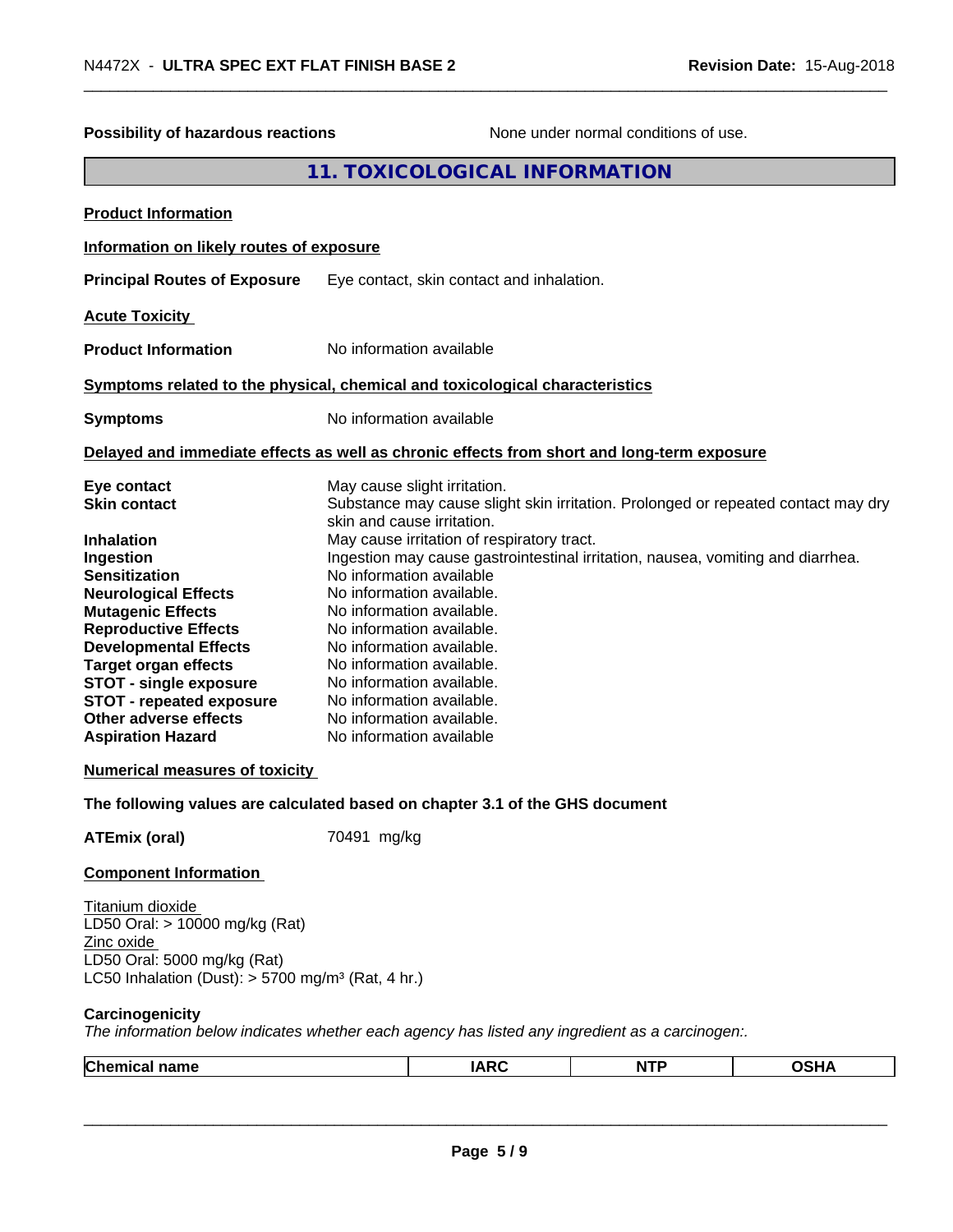|                                       | റല<br>.<br>пuг.<br>лаг<br>ᅩ | $.1o+$<br>. .<br>. |  |
|---------------------------------------|-----------------------------|--------------------|--|
| $-$<br>--<br>dioxide<br>חוווה<br>itar | $\sim$<br>naer<br>л         |                    |  |

• Although IARC has classified titanium dioxide as possibly carcinogenic to humans (2B), their summary concludes: "No significant exposure to titanium dioxide is thought to occur during the use of products in which titanium dioxide is bound to other materials, such as paint."

#### **Legend**

IARC - International Agency for Research on Cancer NTP - National Toxicity Program OSHA - Occupational Safety & Health Administration

**12. ECOLOGICAL INFORMATION**

# **Ecotoxicity Effects**

The environmental impact of this product has not been fully investigated.

#### **Product Information**

# **Acute Toxicity to Fish**

No information available

### **Acute Toxicity to Aquatic Invertebrates**

No information available

#### **Acute Toxicity to Aquatic Plants**

No information available

#### **Persistence / Degradability**

No information available.

#### **Bioaccumulation**

No information available.

#### **Mobility in Environmental Media**

No information available.

#### **Ozone**

No information available

#### **Component Information**

#### **Acute Toxicity to Fish**

Titanium dioxide  $LC50:$  > 1000 mg/L (Fathead Minnow - 96 hr.)

#### **Acute Toxicity to Aquatic Invertebrates**

No information available

# **Acute Toxicity to Aquatic Plants**

No information available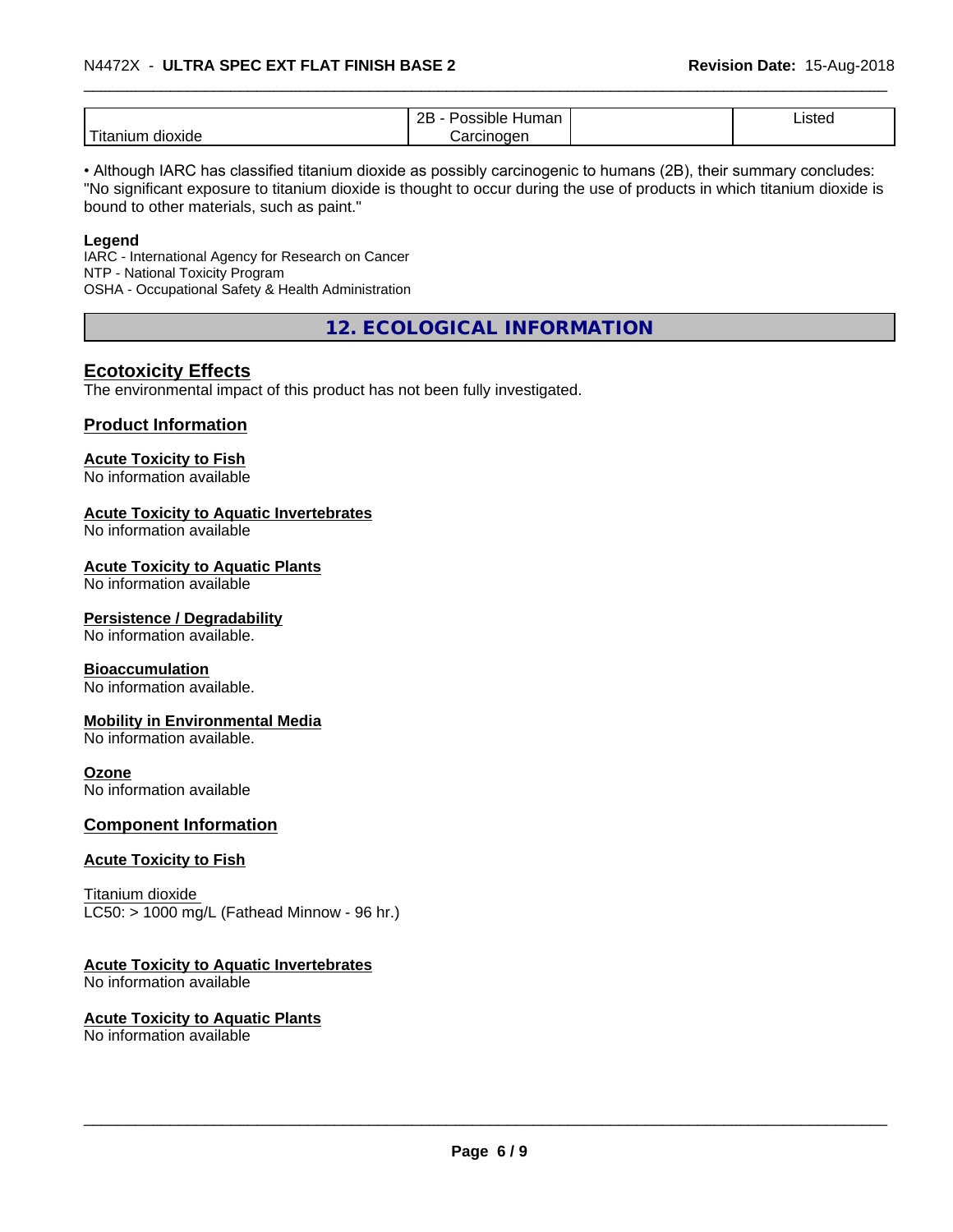| 13. DISPOSAL CONSIDERATIONS                                                                                                                                                                                               |
|---------------------------------------------------------------------------------------------------------------------------------------------------------------------------------------------------------------------------|
| Dispose of in accordance with federal, state, and local regulations. Local<br>requirements may vary, consult your sanitation department or state-designated<br>environmental protection agency for more disposal options. |
| <b>14. TRANSPORT INFORMATION</b>                                                                                                                                                                                          |
| Not regulated                                                                                                                                                                                                             |
| Not regulated                                                                                                                                                                                                             |
| Not regulated                                                                                                                                                                                                             |
| <b>15. REGULATORY INFORMATION</b>                                                                                                                                                                                         |
|                                                                                                                                                                                                                           |
|                                                                                                                                                                                                                           |

| TSCA: United States | Yes - All components are listed or exempt. |
|---------------------|--------------------------------------------|
| DSL: Canada         | Yes - All components are listed or exempt. |

# **Federal Regulations**

#### **SARA 311/312 hazardous categorization**

| Acute health hazard               | No |
|-----------------------------------|----|
| Chronic Health Hazard             | No |
| Fire hazard                       | Nο |
| Sudden release of pressure hazard | Nο |
| Reactive Hazard                   | N٥ |

#### **SARA 313**

Section 313 of Title III of the Superfund Amendments and Reauthorization Act of 1986 (SARA). This product contains a chemical or chemicals which are subject to the reporting requirements of the Act and Title 40 of the Code of Federal Regulations, Part 372:

| <b>Chemical name</b> | CAS No.   | Weight-% | <b>CERCLA/SARA 313</b><br>(de minimis concentration) |
|----------------------|-----------|----------|------------------------------------------------------|
| Zinc oxide           | 1314-13-2 |          |                                                      |

#### **Clean Air Act,Section 112 Hazardous Air Pollutants (HAPs) (see 40 CFR 61)**

This product contains the following HAPs:

*None*

# **US State Regulations**

# **California Proposition 65**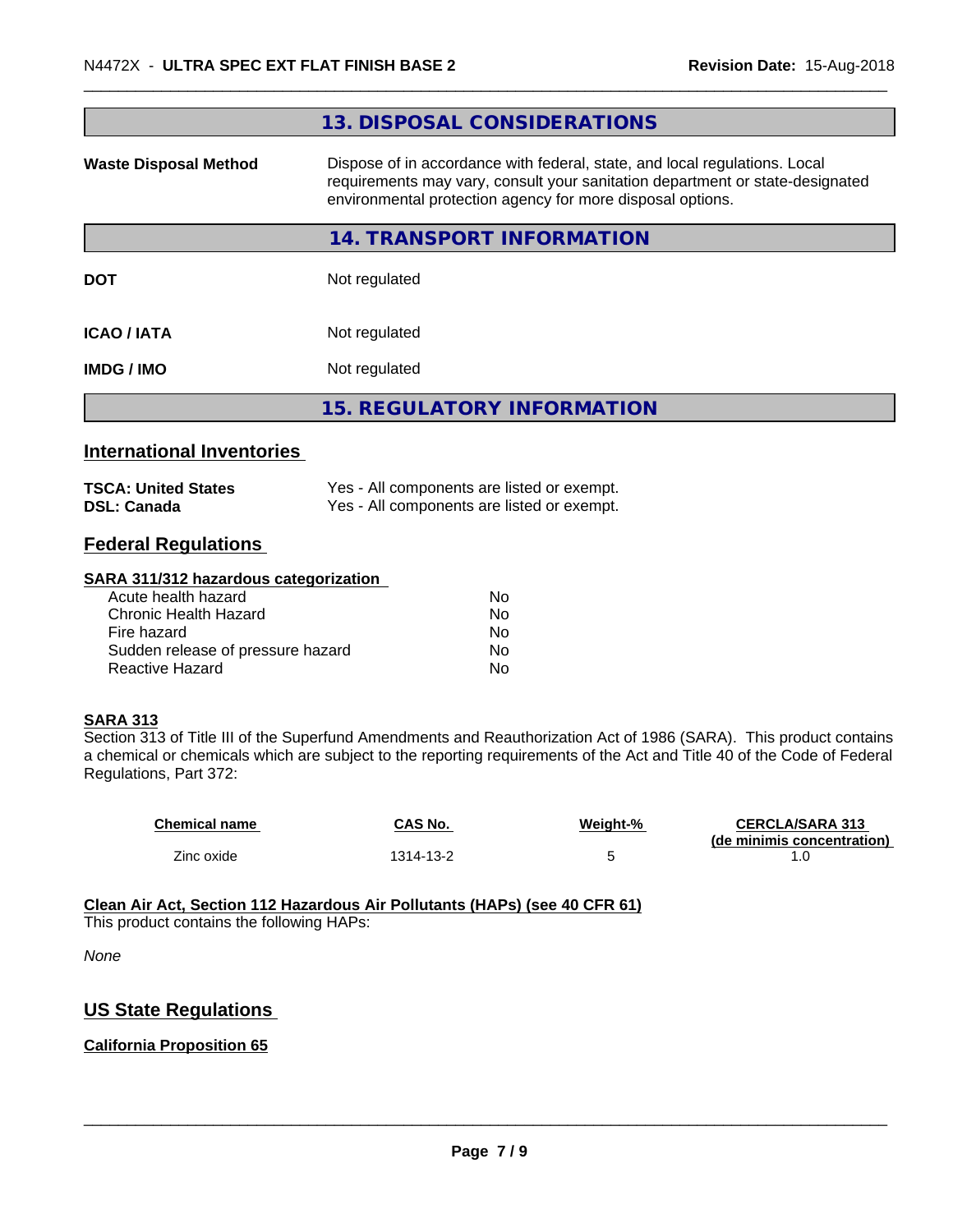# **AVIMARNING:** Cancer and Reproductive Harm– www.P65warnings.ca.gov

#### **State Right-to-Know**

| <b>Chemical name</b> | <b>Massachusetts</b> | <b>New Jersey</b> | Pennsylvania |
|----------------------|----------------------|-------------------|--------------|
| Titanium dioxide     |                      |                   |              |
| Zinc oxide           |                      |                   |              |
| Diatomaceous earth   |                      |                   |              |

#### **Legend**

X - Listed

# **16. OTHER INFORMATION**

| $HMIS -$           | Health: | <b>Flammability: 0</b> | <b>Reactivity: 0</b> | $PPE: -$ |  |
|--------------------|---------|------------------------|----------------------|----------|--|
| <b>HMIS Legend</b> |         |                        |                      |          |  |

### 0 - Minimal Hazard

- 1 Slight Hazard
- 2 Moderate Hazard
- 3 Serious Hazard
- 4 Severe Hazard
- \* Chronic Hazard
- X Consult your supervisor or S.O.P. for "Special" handling instructions.

*Note: The PPE rating has intentionally been left blank. Choose appropriate PPE that will protect employees from the hazards the material will present under the actual normal conditions of use.*

*Caution: HMISÒ ratings are based on a 0-4 rating scale, with 0 representing minimal hazards or risks, and 4 representing significant hazards or risks. Although HMISÒ ratings are not required on MSDSs under 29 CFR 1910.1200, the preparer, has chosen to provide them. HMISÒ ratings are to be used only in conjunction with a fully implemented HMISÒ program by workers who have received appropriate HMISÒ training. HMISÒ is a registered trade and service mark of the NPCA. HMISÒ materials may be purchased exclusively from J. J. Keller (800) 327-6868.*

 **WARNING!** If you scrape, sand, or remove old paint, you may release lead dust. LEAD IS TOXIC. EXPOSURE TO LEAD DUST CAN CAUSE SERIOUS ILLNESS, SUCH AS BRAIN DAMAGE, ESPECIALLY IN CHILDREN. PREGNANT WOMEN SHOULD ALSO AVOID EXPOSURE.Wear a NIOSH approved respirator to control lead exposure. Clean up carefully with a HEPA vacuum and a wet mop. Before you start, find out how to protect yourself and your family by contacting the National Lead Information Hotline at 1-800-424-LEAD or log on to www.epa.gov/lead.

| <b>Prepared By</b>                               | <b>Product Stewardship Department</b><br>Benjamin Moore & Co.<br>101 Paragon Drive<br>Montvale, NJ 07645<br>800-225-5554 |  |
|--------------------------------------------------|--------------------------------------------------------------------------------------------------------------------------|--|
| <b>Revision Date:</b><br><b>Revision Summary</b> | 15-Aug-2018<br>Not available                                                                                             |  |

#### Disclaimer

The information contained herein is presented in good faith and believed to be accurate as of the effective date shown above. This information is furnished without warranty of any kind. Employers should use this information only as a